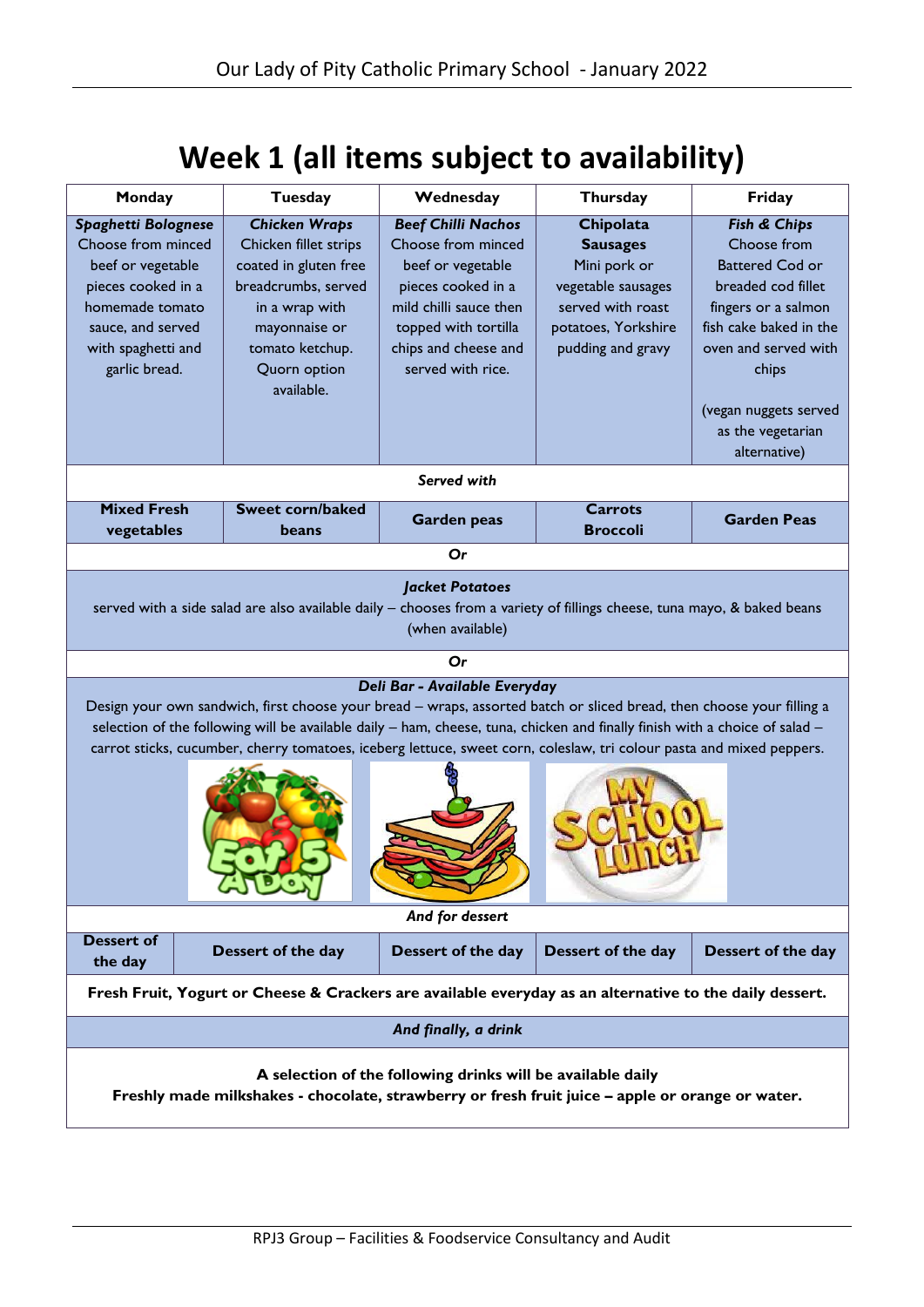## **Week 2 (all items subject to availability)**

| Monday                                                                                                                                                                                                                                                                                                                                                                                      | Tuesday                                                                                                                                  | Wednesday                                                                                                                                                                                   | Thursday                                                                                                                                        | Friday                                                                                                                                                                                   |  |  |  |
|---------------------------------------------------------------------------------------------------------------------------------------------------------------------------------------------------------------------------------------------------------------------------------------------------------------------------------------------------------------------------------------------|------------------------------------------------------------------------------------------------------------------------------------------|---------------------------------------------------------------------------------------------------------------------------------------------------------------------------------------------|-------------------------------------------------------------------------------------------------------------------------------------------------|------------------------------------------------------------------------------------------------------------------------------------------------------------------------------------------|--|--|--|
| <b>Chicken Korma</b><br><b>Curry</b><br>Choose from freshly<br>diced chicken fillet or<br>Quorn pieces cooked<br>in onions, garlic,<br>turmeric, ginger,<br>coriander and<br>coconut milk. Served<br>on a bed of rice with                                                                                                                                                                  | <b>Sausage Roll</b><br>Pork sausage meat<br>wrapped in puff<br>pastry and served<br>with creamy mashed<br>potato.<br>Or<br>Vegan nuggets | <b>Pasta Pots</b><br>Wholemeal pasta<br>twists served in a pot<br>and topped with<br>homemade bolognese<br>sauce. Choose ham,<br>cheese or pepperoni<br>toppings and add a<br>garlic slice. | <b>Roast of the Day</b><br>Choose from roasted<br>Turkey or a Quorn<br>fillet served with<br>roast potatoes,<br>yorkshire pudding<br>and gravy. | Fish & Chips<br>Choose from<br>battered cod or cod<br>fillet fingers or a<br>salmon fishcake baked<br>in the oven and<br>served with chips<br>(vegan nuggets served<br>as the vegetarian |  |  |  |
| naan bread                                                                                                                                                                                                                                                                                                                                                                                  |                                                                                                                                          | Served with                                                                                                                                                                                 |                                                                                                                                                 | alternative)                                                                                                                                                                             |  |  |  |
| <b>Buttered cabbage</b>                                                                                                                                                                                                                                                                                                                                                                     | <b>Baked beans</b>                                                                                                                       | <b>Broccoli</b>                                                                                                                                                                             | <b>Carrot &amp; Swede</b><br>and/or savoy<br>cabbage                                                                                            | <b>Garden Peas</b>                                                                                                                                                                       |  |  |  |
|                                                                                                                                                                                                                                                                                                                                                                                             |                                                                                                                                          | Or                                                                                                                                                                                          |                                                                                                                                                 |                                                                                                                                                                                          |  |  |  |
| <b>Jacket Potatoes</b><br>served with a side salad are also available daily $-$ chooses from a variety of fillings cheese, tuna mayo, $\&$ baked beans<br>(when available)                                                                                                                                                                                                                  |                                                                                                                                          |                                                                                                                                                                                             |                                                                                                                                                 |                                                                                                                                                                                          |  |  |  |
|                                                                                                                                                                                                                                                                                                                                                                                             |                                                                                                                                          | Or                                                                                                                                                                                          |                                                                                                                                                 |                                                                                                                                                                                          |  |  |  |
| Deli Bar - Available Everyday<br>Design your own sandwich, first choose your bread - wraps, assorted batch or sliced bread, then choose your filling a<br>selection of the following will be available daily - ham, cheese, tuna, chicken, egg and finally finish with a choice of salad -<br>carrot sticks, cucumber, cherry tomatoes, iceberg lettuce, sweet corn, coleslaw, and peppers. |                                                                                                                                          |                                                                                                                                                                                             |                                                                                                                                                 |                                                                                                                                                                                          |  |  |  |
| And for dessert                                                                                                                                                                                                                                                                                                                                                                             |                                                                                                                                          |                                                                                                                                                                                             |                                                                                                                                                 |                                                                                                                                                                                          |  |  |  |
| Dessert of the day                                                                                                                                                                                                                                                                                                                                                                          | Dessert of the day                                                                                                                       | Dessert of the day                                                                                                                                                                          | Dessert of the day                                                                                                                              | Dessert of the day                                                                                                                                                                       |  |  |  |
| Fresh Fruit, Yogurt or Cheese & Crackers are available everyday as an alternative to the daily dessert.                                                                                                                                                                                                                                                                                     |                                                                                                                                          |                                                                                                                                                                                             |                                                                                                                                                 |                                                                                                                                                                                          |  |  |  |
| And finally, a drink                                                                                                                                                                                                                                                                                                                                                                        |                                                                                                                                          |                                                                                                                                                                                             |                                                                                                                                                 |                                                                                                                                                                                          |  |  |  |
| A selection of the following drinks will be available daily<br>Freshly made milkshakes - chocolate or strawberry or fresh fruit juice - apple or orange or water.                                                                                                                                                                                                                           |                                                                                                                                          |                                                                                                                                                                                             |                                                                                                                                                 |                                                                                                                                                                                          |  |  |  |